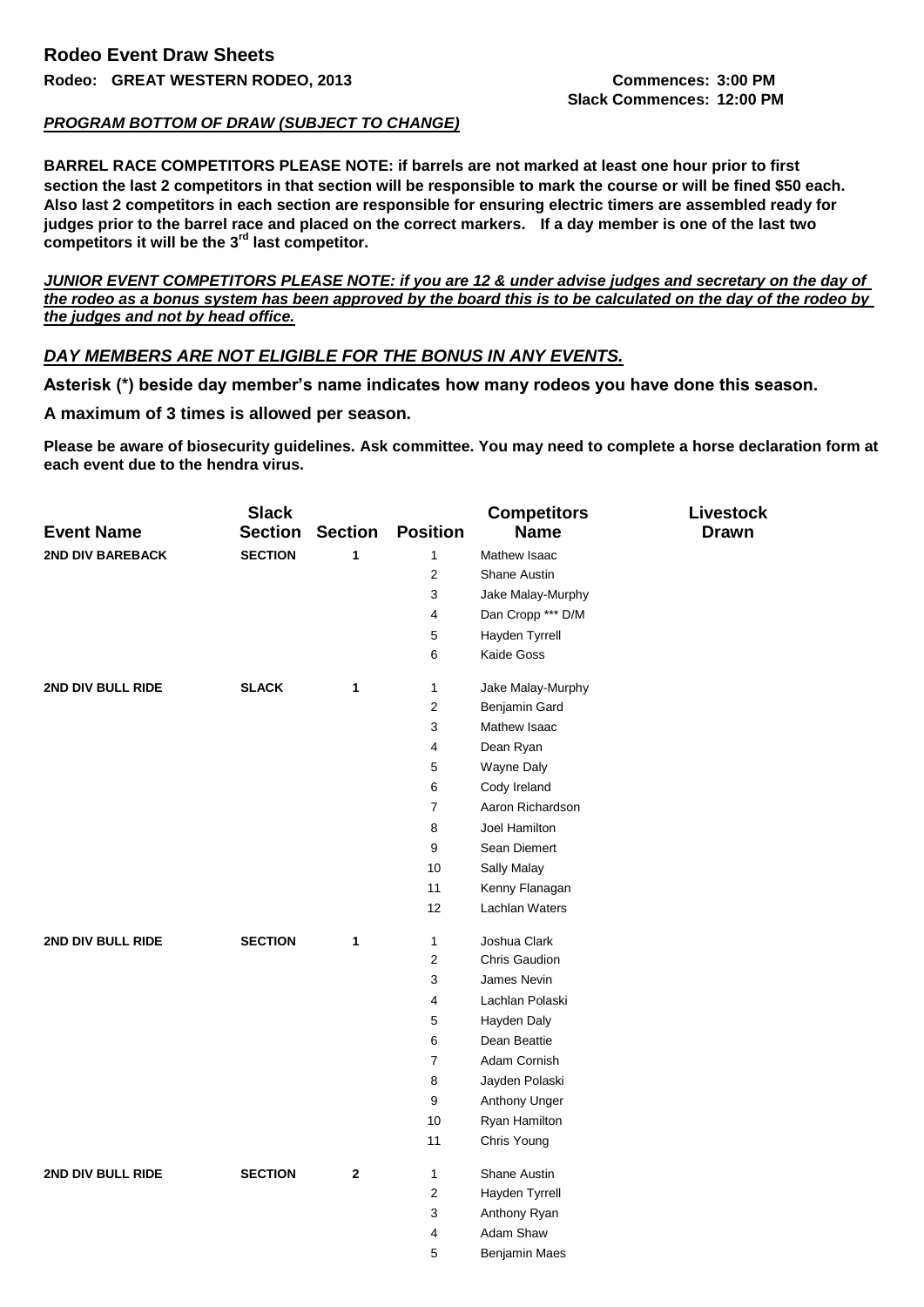|                            |                |   | 6                       | Kaide Goss               |             |                      |
|----------------------------|----------------|---|-------------------------|--------------------------|-------------|----------------------|
|                            |                |   | $\overline{7}$          | Tremayne Seymour         |             |                      |
|                            |                |   | 8                       | Beau Kerr                |             |                      |
|                            |                |   | 9                       | Zachary Johnson          |             |                      |
|                            |                |   | 10                      | Joshua Seymour           |             |                      |
|                            |                |   | 11                      | Sam Daly                 |             |                      |
| <b>2ND DIV SADDLEBRONC</b> | <b>SECTION</b> | 1 | 1                       | Shaun Postlethwaite      |             |                      |
|                            |                |   | $\overline{\mathbf{c}}$ | Jason Collins            |             |                      |
|                            |                |   | 3                       | Dean Ryan                |             |                      |
|                            |                |   | 4                       | Joel Hamilton            |             |                      |
|                            |                |   | 5                       | Brendon Kennedy          |             |                      |
|                            |                |   | 6                       | <b>Bradley Shaw</b>      |             |                      |
|                            |                |   | 7                       | Anthony Aparicio         |             |                      |
|                            |                |   | 8                       | Zachary Johnson          |             |                      |
| <b>BAREBACK</b>            | <b>SECTION</b> | 1 | $\mathbf{1}$            | Digger Hay               | 14RW        | ROO JUICE            |
|                            |                |   | 2                       | Fred Osman               | 11RW        | <b>BONES</b>         |
|                            |                |   | 3                       | <b>Brock Weber</b>       | <b>76RW</b> | <b>INDIAN CHIEF</b>  |
|                            |                |   | 4                       | <b>Toby Collins</b>      | <b>16RW</b> | <b>CRASH LANDING</b> |
|                            |                |   | 5                       | Dan Cropp *** D/M        | 60RW        | <b>JILLAROO</b>      |
|                            |                |   | 6                       | Cody Tyrrell             | 39RW        | <b>HILARY</b>        |
|                            |                |   | 7                       | Jayson Gorsuch           | 408RW       | <b>UNKNOWN</b>       |
|                            |                |   | 8                       | Lee Bowker               | 27RW        | <b>RED BANKS</b>     |
|                            |                |   | 9                       | Ben (NSW) Hall           | 275RW       | Shaddow Man          |
| <b>BARREL RACE</b>         | <b>SECTION</b> | 1 | 1                       | Kimberly Longbottom      |             |                      |
|                            |                |   | $\overline{\mathbf{c}}$ | Amber West               |             |                      |
|                            |                |   | 3                       | Jackie Haebich           |             |                      |
|                            |                |   | 4                       | Lisa Ireland             |             |                      |
|                            |                |   | 5                       | Teresa Jones             |             |                      |
|                            |                |   | 6                       | Amanda Watson            |             |                      |
|                            |                |   | $\overline{7}$          | Deanne O'Donoghue        |             |                      |
|                            |                |   | 8                       | Leslie Moore             |             |                      |
|                            |                |   | 9                       | Tammy Woodall            |             |                      |
|                            |                |   | 10                      | Sam Pratt                |             |                      |
|                            |                |   | 11                      | Veronica Luxford         |             |                      |
|                            |                |   | 12                      | Lyn Collins              |             |                      |
|                            |                |   | 13                      | Ruth O'Donoghue          |             |                      |
|                            |                |   | 14                      | Jane O'Dell              |             |                      |
|                            |                |   | 15                      | Montana O'Donoghue -Kent |             |                      |
|                            |                |   | 16                      | Sarah Mclean             |             |                      |
|                            |                |   | 17                      | <b>Erin Beattie</b>      |             |                      |
|                            |                |   | 18                      | Rebecca Luxford          |             |                      |
|                            |                |   | 19                      | Karla Atkins             |             |                      |
|                            |                |   | 20                      | Amanda Foster            |             |                      |
|                            |                |   | 21                      | Candy Michaelis          |             |                      |
|                            |                |   | 22                      | Natalie Hutchinson       |             |                      |
|                            |                |   | 23                      | Danielle Quinsee         |             |                      |
|                            |                |   | 24                      | Kylie Kemp               |             |                      |
|                            |                |   | 25                      | Stephanie Gard           |             |                      |
|                            |                |   | 26                      | Julie Breed              |             |                      |
|                            |                |   | 27                      | Amanda Tielen            |             |                      |
|                            |                |   | 28                      | Maddison Bongart         |             |                      |
|                            |                |   | 29                      | Shianne O'Donoghue-Kent  |             |                      |
|                            |                |   | 30                      | <b>Caroline Pearce</b>   |             |                      |
|                            |                |   | 31                      | Tamlin Osborne           |             |                      |
|                            |                |   | 32                      | Cherie O'Donoghue        |             |                      |
| <b>BREAKAWAY ROPING</b>    | <b>SLACK</b>   | 1 | $\mathbf{1}$            | Karen Fish Jnr           |             |                      |
|                            |                |   | 2                       | Amber West               |             |                      |
|                            |                |   | 3                       | Anna McPhee              |             |                      |
|                            |                |   | 4                       | Melanie Viedt            |             |                      |
|                            |                |   | 5                       | Amanda Watson            |             |                      |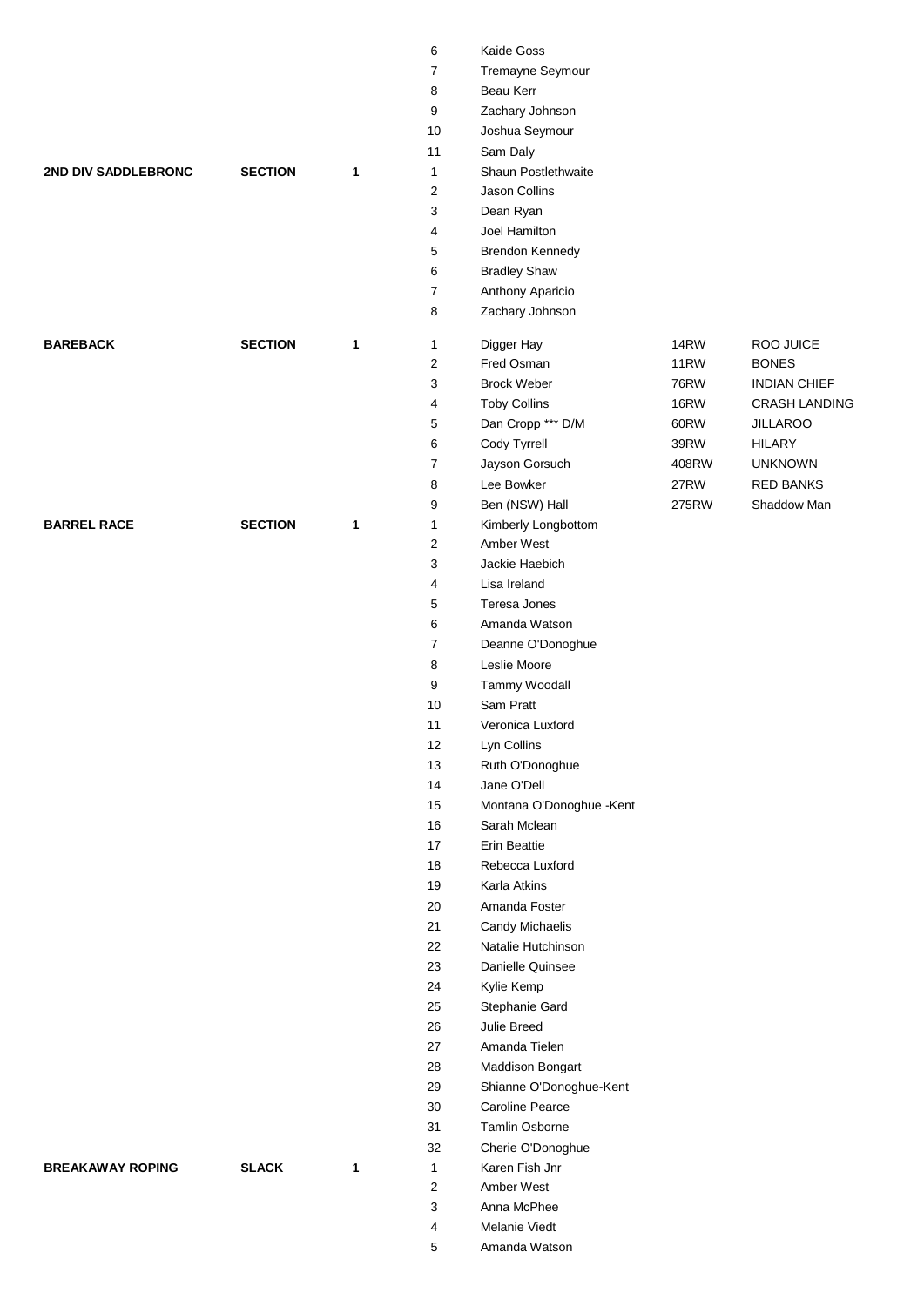|                           |                |   | 6        | Jessica Layton                                 |               |                   |
|---------------------------|----------------|---|----------|------------------------------------------------|---------------|-------------------|
|                           |                |   | 7        | Jessica Shaw                                   |               |                   |
|                           |                |   | 8        | Cherie O'Donoghue                              |               |                   |
|                           |                |   | 9        | Tamara Gorsuch                                 |               |                   |
|                           |                |   | 10       | Stephanie Gard                                 |               |                   |
|                           |                |   | 11       | Amanda Tielen                                  |               |                   |
|                           |                |   | 12       | Raquel Clark                                   |               |                   |
| <b>BREAKAWAY ROPING</b>   | <b>SECTION</b> | 1 | 1        | <b>Allison Direen</b>                          |               |                   |
|                           |                |   | 2        | Cassie Heuritsch                               |               |                   |
|                           |                |   | 3        | <b>Elley Hulls</b>                             |               |                   |
|                           |                |   | 4        | Zoe Swain                                      |               |                   |
|                           |                |   | 5        | Rebecca Van Houten                             |               |                   |
|                           |                |   | 6        | Danielle Marshall                              |               |                   |
|                           |                |   | 7        | Jodie Green                                    |               |                   |
|                           |                |   | 8        | Lisa Cannell                                   |               |                   |
|                           |                |   | 9        | Leslie Moore                                   |               |                   |
|                           |                |   | 10       | Melissa Wilburn                                |               |                   |
|                           |                |   | 11       | Casey-Lee Collins                              |               |                   |
|                           |                |   | 12       | Julie Breed                                    |               |                   |
| <b>BULL RIDE</b>          | <b>SECTION</b> | 1 | 1        | Hayden Daly                                    | 157 RW        | <b>UNKNOWN</b>    |
|                           |                |   | 2        | Warren Coatman                                 | <b>74 RW</b>  | CAROLS PET        |
|                           |                |   | 3        | Cody Tyrrell                                   | 208 RW        | <b>WEREWOLF</b>   |
|                           |                |   | 4        | Ryan Hamilton                                  | 52 RW         | TUFF N UP         |
|                           |                |   | 5        | Ben Brown                                      | 138 RW        | <b>AU REVIOR</b>  |
|                           |                |   | 6        | Ben (NSW) Hall                                 | 160 RW        | unknown           |
|                           |                |   | 7        | Anthony Unger                                  | 209 RW        | <b>UNKNOWN</b>    |
|                           |                |   | 8        | <b>Toby Collins</b>                            | 169 RW        | <b>UNKNOWN</b>    |
|                           |                |   | 9        | <b>Matthew Sheather</b>                        | 211 RW        | <b>UNKNOWN</b>    |
|                           |                |   | 10       | <b>Brad Pierce</b>                             | 187 RW        | ARIAT JUICE BOX   |
| <b>BULL RIDE</b>          | <b>SECTION</b> | 2 | 1        | <b>Troy Cross</b>                              | 187 RW        | ARIAT JUICE BOX   |
|                           |                |   | 2        | Joel Hamilton                                  | 01 RW         | <b>UNKNOWN</b>    |
|                           |                |   | 3        | <b>Ben Atkins</b>                              | 208 RW        | <b>WEREWOLF</b>   |
|                           |                |   | 4        | Chris Dornauf                                  | 52 RW         | TUFF N UP         |
|                           |                |   | 5        | <b>Guy Goss</b>                                | 138 RW        | AU REVIOR         |
|                           |                |   | 6        | Lindsay Friend                                 | 211 RW        | <b>UNKNOWN</b>    |
|                           |                |   | 7        | Will Purcell                                   | 74 RW         | <b>CAROLS PET</b> |
|                           |                |   | 8        | Adam Cornish                                   | 209 RW        | <b>UNKNOWN</b>    |
|                           |                |   | 9        | Chris Young                                    | 169 RW        | <b>UNKNOWN</b>    |
|                           |                |   | $10\,$   | Kurt Shephard                                  | <b>157 RW</b> | <b>UNKNOWN</b>    |
|                           |                |   | 11       | Kaide Goss                                     | 160 RW        | unknown           |
| <b>JUNIOR BARREL RACE</b> | <b>SECTION</b> | 1 | 1        | Jordana Hutchinson                             |               |                   |
|                           |                |   | 2        | Ruby Rose Cannell                              |               |                   |
|                           |                |   | 3        | Dusty McPhee                                   |               |                   |
|                           |                |   | 4        | Chelsea Heard                                  |               |                   |
|                           |                |   | 5        | Casey Green                                    |               |                   |
|                           |                |   | 6        | Montana O'Donoghue -Kent                       |               |                   |
|                           |                |   | 7        | William Thompson                               |               |                   |
|                           |                |   | 8        | Marran Thompson<br>Ellie Gard                  |               |                   |
|                           |                |   | 9        |                                                |               |                   |
|                           |                |   | 10       | Stephanie Gard                                 |               |                   |
|                           |                |   | 11       | Thomas Flanagan<br>Tamara Wardlaw              |               |                   |
|                           |                |   | 12<br>13 |                                                |               |                   |
|                           |                |   | 14       | <b>Rylie Atkins</b><br>Shianne O'Donoghue-Kent |               |                   |
|                           |                |   | 15       | Benjamin Gard                                  |               |                   |
|                           |                |   | $16\,$   | Sally Malay                                    |               |                   |
|                           |                |   | $17\,$   | Maddison Bongart                               |               |                   |
|                           |                |   | $18$     | <b>Brittany Adams</b>                          |               |                   |
|                           |                |   | 19       | Tammy Woodall                                  |               |                   |
|                           |                |   |          |                                                |               |                   |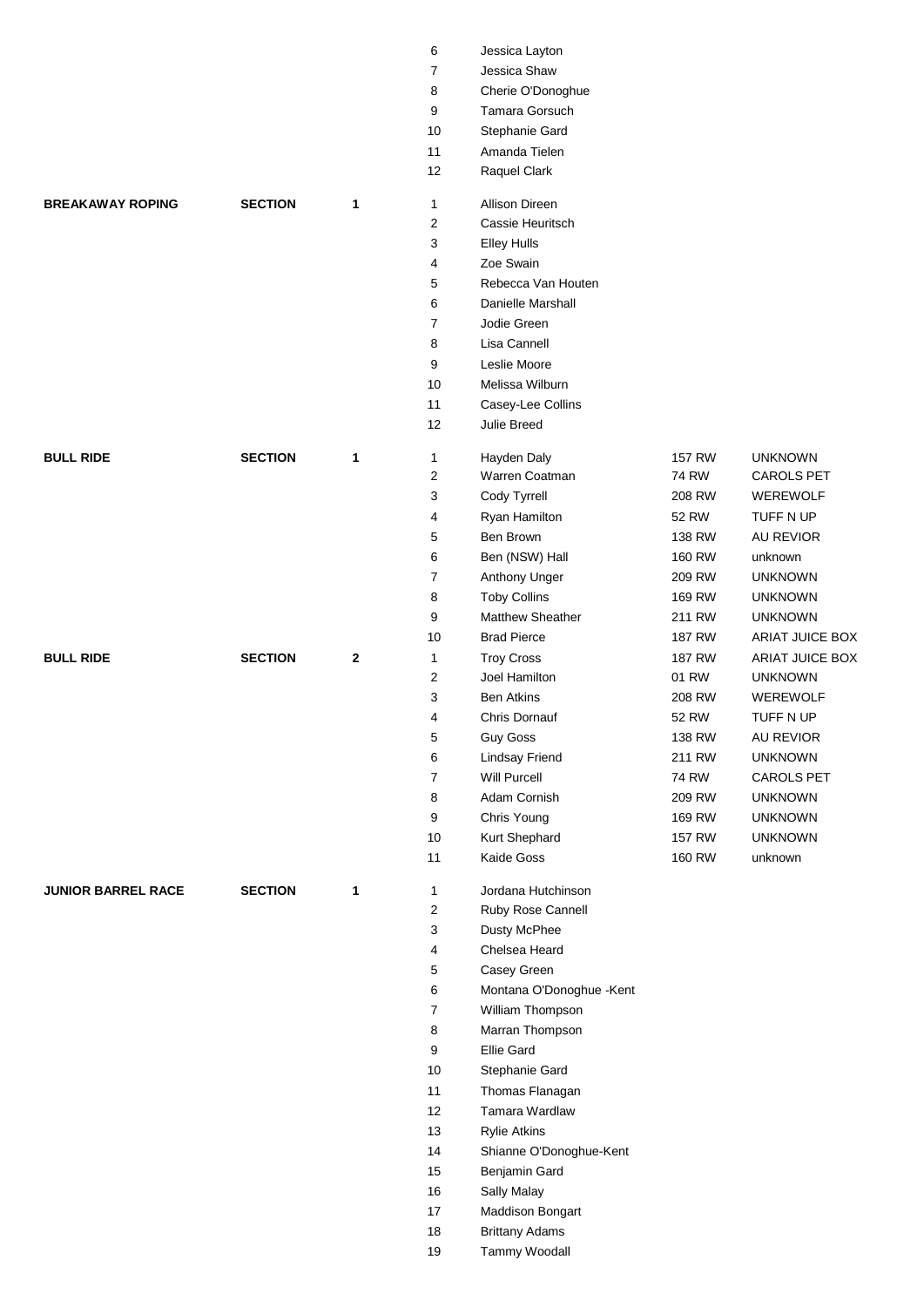|                        |                |              | 20                      | <b>Bailey O'Dell</b>           |              |                       |
|------------------------|----------------|--------------|-------------------------|--------------------------------|--------------|-----------------------|
|                        |                |              | 21                      | Dakota Coombe                  |              |                       |
|                        |                |              | 22                      | Lauren McLean                  |              |                       |
|                        |                |              | 23                      | Kim Pratt                      |              |                       |
| <b>JUNR BREAKAWAY</b>  | <b>SLACK</b>   | 1            | 1                       | <b>Stuart McGuire-Spalding</b> |              |                       |
|                        |                |              | $\overline{2}$          | Luke Flanagan                  |              |                       |
|                        |                |              | 3                       | Shianne O'Donoghue-Kent        |              |                       |
|                        |                |              |                         |                                |              |                       |
|                        |                |              | 4                       | Sally Malay                    |              |                       |
|                        |                |              | 5                       | <b>Brittany Adams</b>          |              |                       |
|                        |                |              | 6                       | Montana O'Donoghue -Kent       |              |                       |
|                        |                |              | $\overline{7}$          | Dakota Coombe                  |              |                       |
|                        |                |              | 8                       | Jake Malay-Murphy              |              |                       |
|                        |                |              | 9                       | Dusty McPhee                   |              |                       |
| <b>JUNR BREAKAWAY</b>  | <b>SLACK</b>   | $\mathbf{2}$ | 1                       | Benjamin Gard                  |              |                       |
|                        |                |              | 2                       | <b>Rylie Atkins</b>            |              |                       |
|                        |                |              | 3                       | Cooper Cannell                 |              |                       |
|                        |                |              | 4                       | Stephanie Gard                 |              |                       |
|                        |                |              | 5                       | William Thompson               |              |                       |
|                        |                |              | 6                       | Cody Peppin                    |              |                       |
|                        |                |              | $\overline{7}$          | <b>Ellie Gard</b>              |              |                       |
|                        |                |              | 8                       | Ty King                        |              |                       |
|                        |                |              |                         |                                |              |                       |
| <b>JUNR BREAKAWAY</b>  | <b>SECTION</b> | 1            | 1                       | Chelsea Heard                  |              |                       |
|                        |                |              | 2                       | Marran Thompson                |              |                       |
|                        |                |              | 3                       | Daniel Flanagan                |              |                       |
|                        |                |              | 4                       | Lochlan Flanagan               |              |                       |
|                        |                |              | 5                       | Luke Rosetta                   |              |                       |
|                        |                |              | 6                       | Jessica Shaw                   |              |                       |
|                        |                |              | 7                       | Mathew Isaac                   |              |                       |
|                        |                |              | 8                       | Shayleigh Ingelse              |              |                       |
| <b>ROPE AND TIE</b>    | <b>SLACK</b>   | 1            | 1                       | Jay R Marsh                    |              |                       |
|                        |                |              | 2                       | Lee Kimber                     |              |                       |
|                        |                |              | 3                       | <b>Stuart McGuire-Spalding</b> |              |                       |
|                        |                |              | 4                       | Sally Malay                    |              |                       |
|                        |                |              | 5                       | Gary King                      |              |                       |
|                        |                |              |                         |                                |              |                       |
| <b>ROPE AND TIE</b>    | <b>SECTION</b> | 1            | 1                       | Nicholas Newman                |              |                       |
|                        |                |              | $\overline{\mathbf{c}}$ | <b>Terry Evison</b>            |              |                       |
|                        |                |              | 3                       | Paul Lawlor                    |              |                       |
|                        |                |              | 4                       | Kenny Flanagan                 |              |                       |
|                        |                |              | 5                       | <b>Glen Perkins</b>            |              |                       |
| <b>SADDLE BRONC</b>    | <b>SECTION</b> | 1            | $\mathbf{1}$            | Corey Young                    | 30RW         | <b>PECKER</b>         |
|                        |                |              | 2                       | Dean Oliver                    | 507RW        | <b>WAR PAINT</b>      |
|                        |                |              | 3                       | <b>Greg Hamilton</b>           | 409RW        | Unknown               |
|                        |                |              | 4                       | Sam Knight                     | 106RW        | NATURAL WAY           |
|                        |                |              | 5                       | Lee Bowker                     | <b>150RW</b> | <b>SOCKS</b>          |
|                        |                |              | 6                       | James Maloney                  | 29RW         | SAMBO                 |
|                        |                |              | $\overline{7}$          | Leslie Stacey                  | 2HRW         | <b>LIGHTNING JACK</b> |
|                        |                |              |                         |                                |              |                       |
| <b>SADDLE BRONC</b>    | <b>SECTION</b> | $\mathbf{2}$ | 1                       | Anthony Connley                | <b>19RW</b>  | <b>BLUE KEAL</b>      |
|                        |                |              | $\overline{2}$          | Brendon Kennedy                | 43RW         | <b>GODFREY</b>        |
|                        |                |              | 3                       | <b>Cameron Webster</b>         | 508RW        | <b>WIZARD</b>         |
|                        |                |              | 4                       | <b>Heath Chalmers</b>          | 506RW        | <b>HOGG</b>           |
|                        |                |              | 5                       | <b>Toby Collins</b>            | 42RW         | ON-N-OFF              |
|                        |                |              | 6                       | Paul Schoerghuber              | <b>78RW</b>  | <b>ROCKY</b>          |
|                        |                |              | $\overline{7}$          | David Stacey                   | 105RW        | OVERLANDER            |
|                        |                |              | 8                       | <b>Brad Pierce</b>             | 16CRW        | <b>HARD LANDING</b>   |
| <b>STEER WRESTLING</b> | <b>SECTION</b> | 1            | 1                       | Lee Kimber                     |              |                       |
|                        |                |              | $\overline{2}$          | Chris Savas                    |              |                       |
|                        |                |              | 3                       | Kenny Flanagan                 |              |                       |
|                        |                |              |                         |                                |              |                       |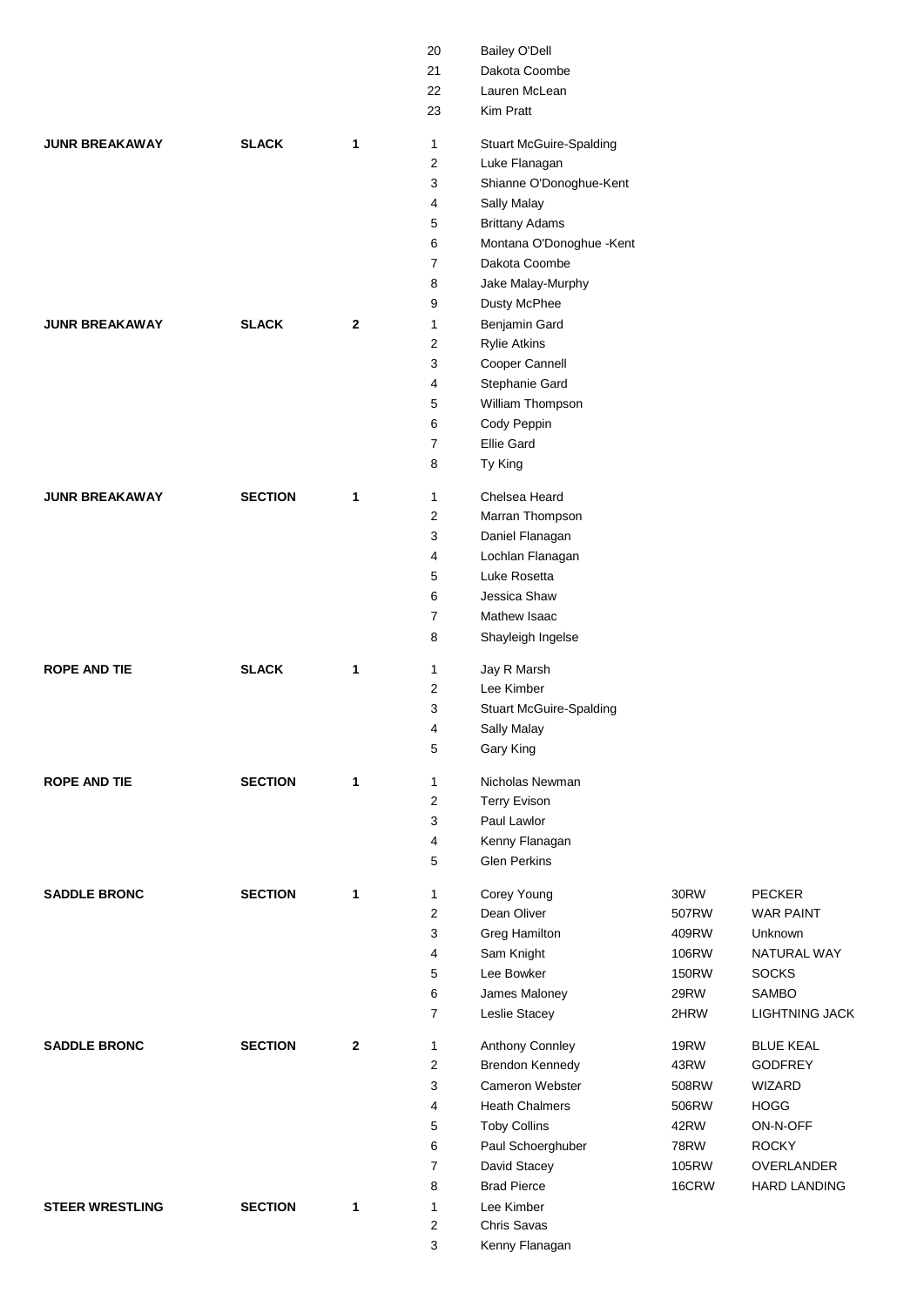|                        |                |              | 4              | Aaron Bookluck          |
|------------------------|----------------|--------------|----------------|-------------------------|
|                        |                |              | 5              | Gavin Walker            |
| <b>STEER WRESTLING</b> | <b>SECTION</b> | 2            | 1              | John Day                |
|                        |                |              | $\overline{2}$ | William Day             |
|                        |                |              | 3              | Luke Hamilton           |
|                        |                |              | 4              | Tony Azzopardi          |
|                        |                |              | 5              | <b>Terry Evison</b>     |
| <b>TEAM ROPING</b>     | <b>SLACK</b>   | 1            | 1              | Don Rogers              |
|                        |                |              | $\mathbf{2}$   | Glenn Burns             |
|                        |                |              | 3              | Gary Tielen             |
|                        |                |              | 4              | George Fruin            |
|                        |                |              | 5              | Andrew McQualter- Whyte |
|                        |                |              | 6              | Daniel West             |
|                        |                |              | $\overline{7}$ | <b>Bradley Shaw</b>     |
|                        |                |              | 8              | Jay R Marsh             |
|                        |                |              | 9              | Lee Kimber              |
|                        |                |              | 10             | Amber West              |
|                        |                |              | 11             | Luke Flanagan           |
|                        |                |              | 12             | Cherie O'Donoghue       |
|                        |                |              | 13             | Kym Michaelis           |
|                        |                |              | 14             | Henry Burgess           |
| <b>TEAM ROPING</b>     | <b>SLACK</b>   | $\mathbf{2}$ | 1              | Garry McPhee            |
|                        |                |              | $\overline{2}$ | Zoe Swain               |
|                        |                |              | 3              | <b>Shane Mirams</b>     |
|                        |                |              | 4              | Lochlan Flanagan        |
|                        |                |              | 5              | Craig Dodt              |
|                        |                |              | 6              | Kenny Flanagan          |
|                        |                |              | 7              | Darryl Flanagan         |
|                        |                |              | 8              | Teresa Jones            |
|                        |                |              | 9              | Gavin Walker            |
|                        |                |              | 10             | Franky Fitzpatrick      |
|                        |                |              | 11             | Sally Malay             |
|                        |                |              | 12             | <b>Glen Perkins</b>     |
|                        |                |              | 13             | Mark Heuritsch          |
| <b>TEAM ROPING</b>     | <b>SECTION</b> | 1            | 1              | <b>Bruce Marsh</b>      |
|                        |                |              | $\overline{2}$ | Aaron Bookluck          |
|                        |                |              | 3              | Gary King               |
|                        |                |              | $\overline{4}$ | <b>Elley Hulls</b>      |
|                        |                |              | 5              | Jacob Gaffey            |
|                        |                |              | 6              | <b>Terry Evison</b>     |
|                        |                |              | $\overline{7}$ | Daniel Flanagan         |
|                        |                |              | 8              | Corey Heath             |
|                        |                |              | 9              | David Shegog            |
|                        |                |              | 10             | Daniel Kapeller         |
|                        |                |              | 11             | Douglas Cannell         |
|                        |                |              | 12             | Chris Savas             |
|                        |                |              | 13             | Luke Hamilton           |
|                        |                |              |                |                         |

## **Slack**

Steer Rope Team Roping Junior Breakaway 2<sup>nd</sup> div Bull Ride Breakaway Roping **Performance**

2<sup>nd</sup> div Saddle Bronc

Team Roping 2<sup>nd</sup> div Bareback

Steer Wrestling